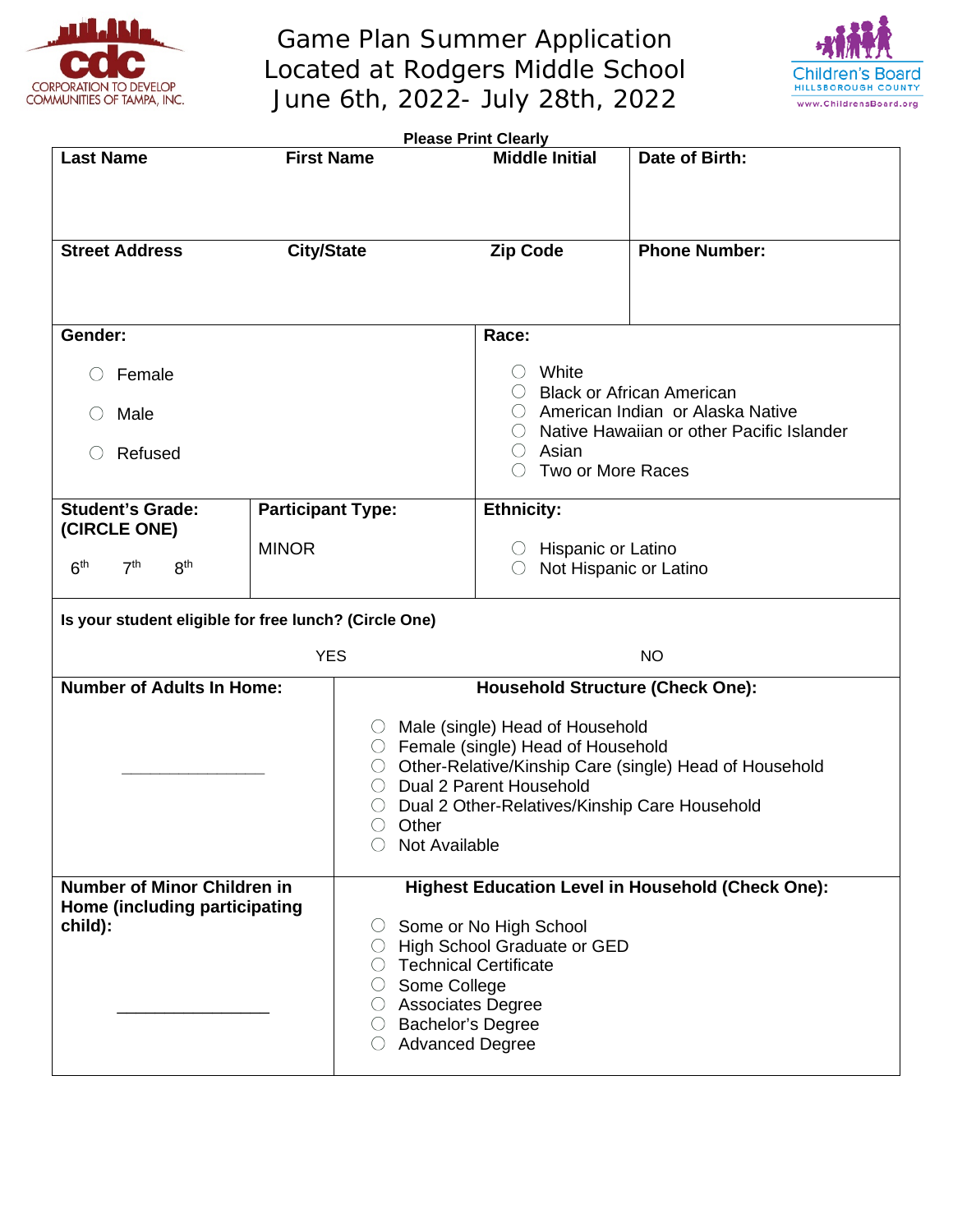# CDC's Summer Game Plan Program

| <b>PARENT/GUARDIAN INFORMATION</b>                                                                                                                                                                                                                                                                                                                                                  | <b>PHOTO RELEASE</b>                                                                                        |
|-------------------------------------------------------------------------------------------------------------------------------------------------------------------------------------------------------------------------------------------------------------------------------------------------------------------------------------------------------------------------------------|-------------------------------------------------------------------------------------------------------------|
| <b>Parent/Guardian 1</b>                                                                                                                                                                                                                                                                                                                                                            |                                                                                                             |
|                                                                                                                                                                                                                                                                                                                                                                                     | (print guardian's name),                                                                                    |
|                                                                                                                                                                                                                                                                                                                                                                                     | do hereby give CDC of Tampa, the<br>irrevocable right to use my child's                                     |
|                                                                                                                                                                                                                                                                                                                                                                                     | picture, portrait, or photograph in all<br>forms and in all manners, without any                            |
|                                                                                                                                                                                                                                                                                                                                                                                     | restrictions to changes or alterations<br>(including but not limited to composite or                        |
|                                                                                                                                                                                                                                                                                                                                                                                     | distorted representations or derivative<br>works made in any medium)for                                     |
|                                                                                                                                                                                                                                                                                                                                                                                     | advertising, trade, promotion, exhibition,<br>or any other lawful purposes, and I waive                     |
|                                                                                                                                                                                                                                                                                                                                                                                     | my right to inspect or approve the                                                                          |
| Parent/Guardian 2 (if applicable)                                                                                                                                                                                                                                                                                                                                                   | photograph (s), including written copy<br>that may be created and appear in                                 |
|                                                                                                                                                                                                                                                                                                                                                                                     | connection therewith. I agree that the<br>photographer owns the copyright to                                |
|                                                                                                                                                                                                                                                                                                                                                                                     | these photographs or works derived<br>there form, including but not limited to                              |
|                                                                                                                                                                                                                                                                                                                                                                                     | claims for either invasion of privacy or<br>libel. I am of full age and competent to                        |
|                                                                                                                                                                                                                                                                                                                                                                                     | sign this release. I agree that this release<br>shall be binding on me, my heirs, and                       |
|                                                                                                                                                                                                                                                                                                                                                                                     | assigns. I have read this release and am<br>fully aware of any right/claims that I am                       |
|                                                                                                                                                                                                                                                                                                                                                                                     | waiving.<br>I am the parent/guardian of the minor                                                           |
|                                                                                                                                                                                                                                                                                                                                                                                     | named below and have the legal                                                                              |
| <b>GRIEVANCE PROCESS</b><br>While in the 3D Stingrays Program, every youth and<br>parent/guardian has access to a method to have a particular<br>grievance considered rapidly, fairly and without reprisal.<br>have<br>received and fully understand the CDC Youth Program's<br>grievance process, which has been provided to me by program<br>staff on page 6 of this application. | authority to execute the above release. I<br>approved the forgoing and waive any<br>rights in the premises. |
|                                                                                                                                                                                                                                                                                                                                                                                     | <b>Parent/Guardian Signature and Date</b>                                                                   |
|                                                                                                                                                                                                                                                                                                                                                                                     |                                                                                                             |
| <b>Parent/Guardian Signature and Date</b>                                                                                                                                                                                                                                                                                                                                           | <b>Youth Signature and Date</b>                                                                             |
|                                                                                                                                                                                                                                                                                                                                                                                     |                                                                                                             |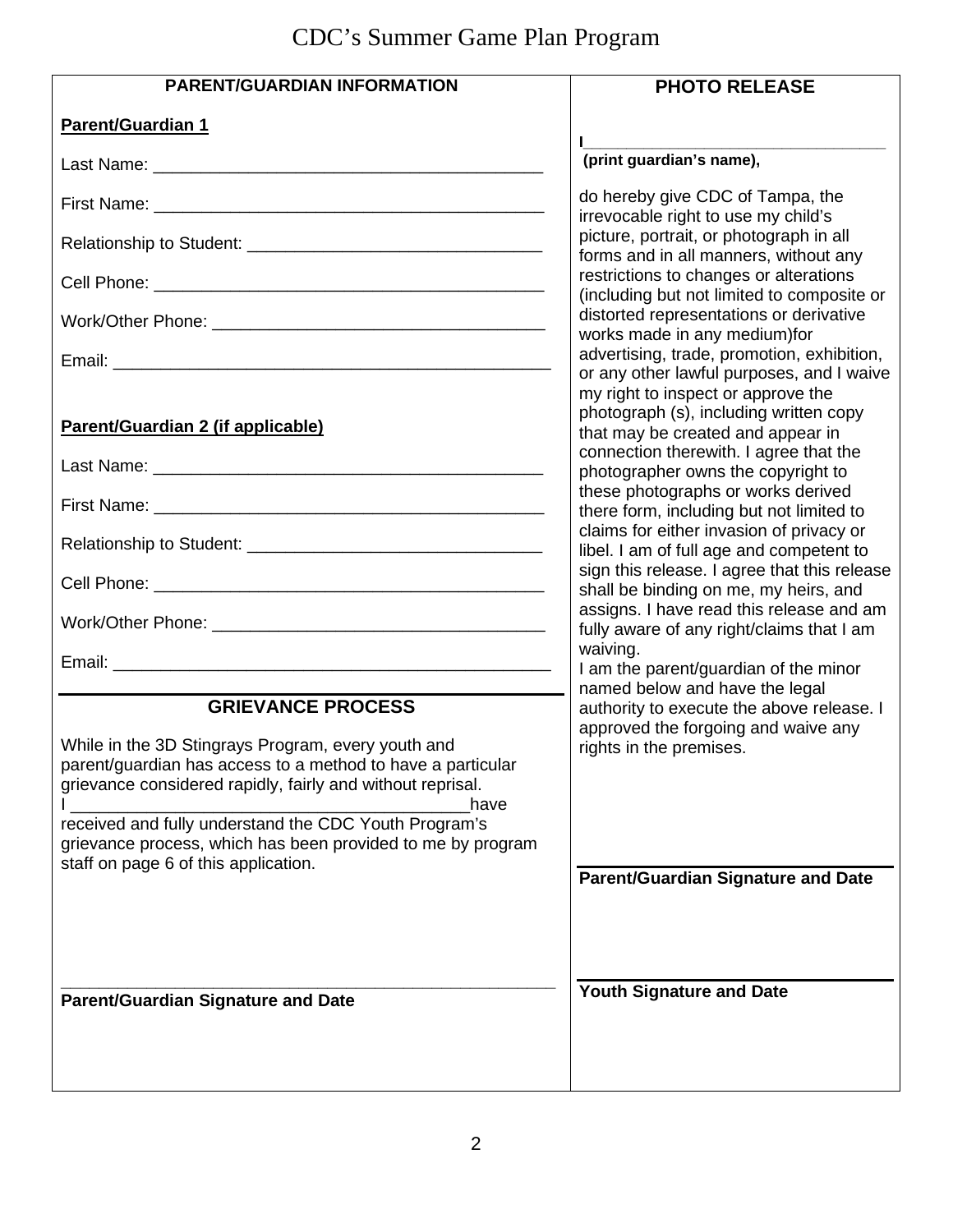# **MEDICAL RELEASE AND EMERGENCY INFORMATION**

| apply.                                                                                                                                                                                                                                                                                                                                                                                                                                                                                                                                                                                                                                                                                                                                                                                                        | medical information provided herein is covered by HIPPA. Please indicate N/A for sections that do not |                                                                 |                   |                   |  |  |  |
|---------------------------------------------------------------------------------------------------------------------------------------------------------------------------------------------------------------------------------------------------------------------------------------------------------------------------------------------------------------------------------------------------------------------------------------------------------------------------------------------------------------------------------------------------------------------------------------------------------------------------------------------------------------------------------------------------------------------------------------------------------------------------------------------------------------|-------------------------------------------------------------------------------------------------------|-----------------------------------------------------------------|-------------------|-------------------|--|--|--|
|                                                                                                                                                                                                                                                                                                                                                                                                                                                                                                                                                                                                                                                                                                                                                                                                               |                                                                                                       |                                                                 |                   |                   |  |  |  |
|                                                                                                                                                                                                                                                                                                                                                                                                                                                                                                                                                                                                                                                                                                                                                                                                               |                                                                                                       |                                                                 |                   |                   |  |  |  |
|                                                                                                                                                                                                                                                                                                                                                                                                                                                                                                                                                                                                                                                                                                                                                                                                               |                                                                                                       |                                                                 |                   |                   |  |  |  |
|                                                                                                                                                                                                                                                                                                                                                                                                                                                                                                                                                                                                                                                                                                                                                                                                               |                                                                                                       |                                                                 |                   |                   |  |  |  |
|                                                                                                                                                                                                                                                                                                                                                                                                                                                                                                                                                                                                                                                                                                                                                                                                               |                                                                                                       |                                                                 |                   |                   |  |  |  |
|                                                                                                                                                                                                                                                                                                                                                                                                                                                                                                                                                                                                                                                                                                                                                                                                               |                                                                                                       |                                                                 |                   |                   |  |  |  |
|                                                                                                                                                                                                                                                                                                                                                                                                                                                                                                                                                                                                                                                                                                                                                                                                               |                                                                                                       |                                                                 |                   |                   |  |  |  |
| Youth Program, I understand that an administrative staff member will contact the person I have designated in<br>the emergency contacts list if I cannot be reached. Should the administrative staff be unable to reach me or the<br>person I have designated, I authorize the staff to contact the child's physician and/or arrange for immediate<br>emergency treatment if deemed necessary to ensure my child's health and safety. I further understand that this<br>CDC Youth Program is not liable for any payment or medical bills that may arise, including costs associated<br>with ambulance transport.<br><b>Parent/Guardian Signature and Date</b><br>$\circ$ Youth has permission to sign self out of the program.<br>Youth must leave with parent/guardian or emergency contacts designated below |                                                                                                       | <b>TRANSPORTATION RELEASE AND EMERGENCY CONTACT INFORMATION</b> |                   |                   |  |  |  |
|                                                                                                                                                                                                                                                                                                                                                                                                                                                                                                                                                                                                                                                                                                                                                                                                               |                                                                                                       | <b>EMERGENCY CONTACTS</b>                                       |                   |                   |  |  |  |
| <b>Full Name</b>                                                                                                                                                                                                                                                                                                                                                                                                                                                                                                                                                                                                                                                                                                                                                                                              | <b>Relationship</b><br>to<br>Youth                                                                    | <b>Cell Phone</b>                                               | <b>Home Phone</b> | <b>Work Phone</b> |  |  |  |
| <b>Parent/Guardian Signature and Date:</b>                                                                                                                                                                                                                                                                                                                                                                                                                                                                                                                                                                                                                                                                                                                                                                    |                                                                                                       |                                                                 |                   |                   |  |  |  |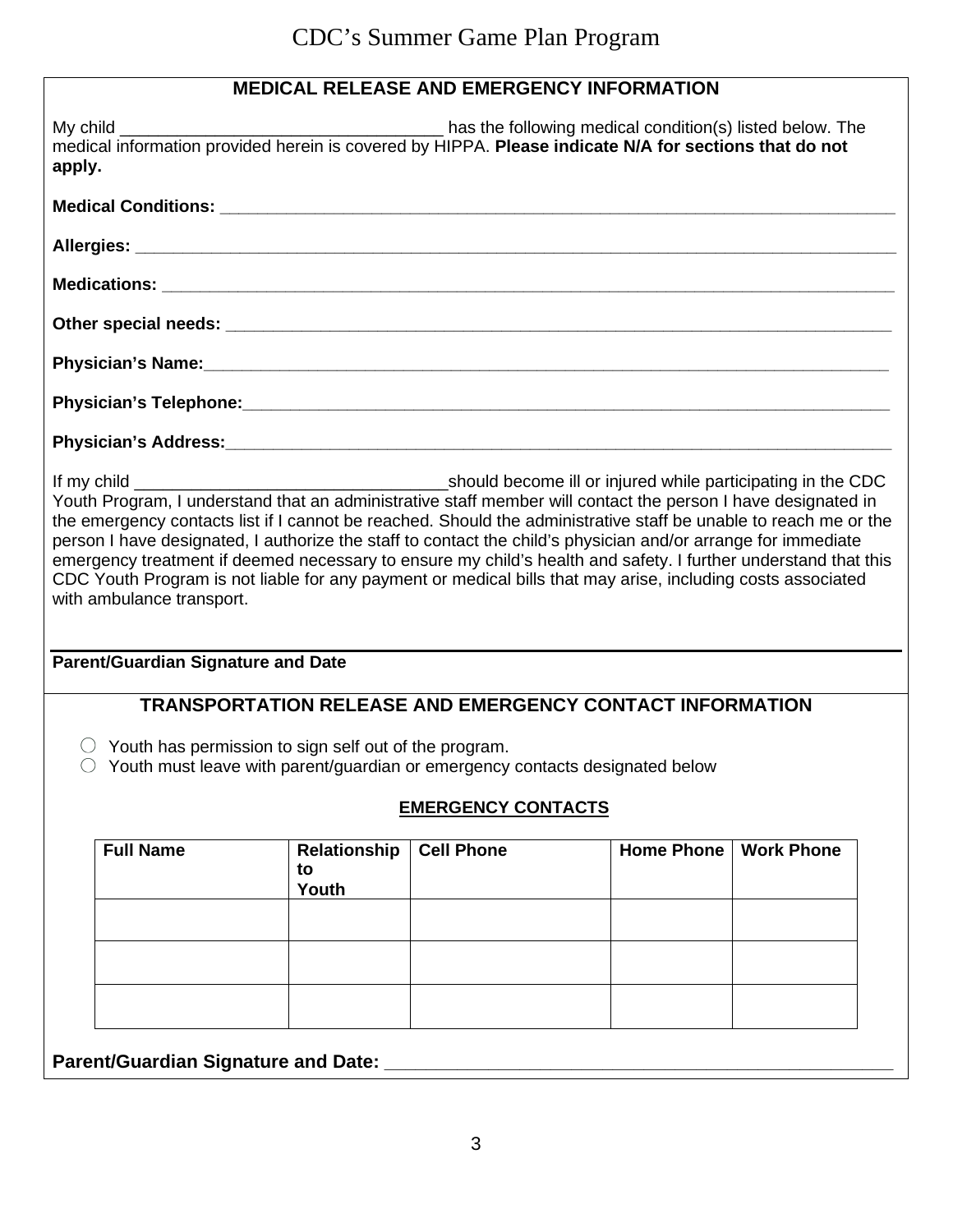| promoting educational achievement.                                  | I certify that all of the information provided in this CDC Youth Program application is true and complete to the<br>best of my knowledge. By submitting this application, I (we) understand my (our) child will be enrolled in CDC's<br>Youth Program. I (we) agree as parent/guardians to support our child by encouraging active participation and |
|---------------------------------------------------------------------|------------------------------------------------------------------------------------------------------------------------------------------------------------------------------------------------------------------------------------------------------------------------------------------------------------------------------------------------------|
|                                                                     |                                                                                                                                                                                                                                                                                                                                                      |
|                                                                     |                                                                                                                                                                                                                                                                                                                                                      |
|                                                                     |                                                                                                                                                                                                                                                                                                                                                      |
|                                                                     |                                                                                                                                                                                                                                                                                                                                                      |
|                                                                     | TO BE COMPLETED BY PROGRAM STAFF ONLY                                                                                                                                                                                                                                                                                                                |
|                                                                     | Enrolled Program Start Date: ________________Staff Signature & Date: _______________________________                                                                                                                                                                                                                                                 |
|                                                                     | Enrolled Program End Date: ___________________Staff Signature & Date: ______________________________                                                                                                                                                                                                                                                 |
| <b>Enrollment Closure Reason:</b><br><b>Completed Service</b><br>O. |                                                                                                                                                                                                                                                                                                                                                      |
| $\circ$ No Longer Eligible                                          |                                                                                                                                                                                                                                                                                                                                                      |
| $\circ$ Voluntary Withdrawal                                        |                                                                                                                                                                                                                                                                                                                                                      |
| Moved<br>○                                                          |                                                                                                                                                                                                                                                                                                                                                      |
| <b>Child Removed From Home</b>                                      |                                                                                                                                                                                                                                                                                                                                                      |
| Incarceration                                                       |                                                                                                                                                                                                                                                                                                                                                      |
| Death (Participant Deceased)                                        |                                                                                                                                                                                                                                                                                                                                                      |
| <b>Notes/Remarks:</b>                                               |                                                                                                                                                                                                                                                                                                                                                      |
|                                                                     |                                                                                                                                                                                                                                                                                                                                                      |
|                                                                     |                                                                                                                                                                                                                                                                                                                                                      |
|                                                                     |                                                                                                                                                                                                                                                                                                                                                      |
|                                                                     |                                                                                                                                                                                                                                                                                                                                                      |
|                                                                     |                                                                                                                                                                                                                                                                                                                                                      |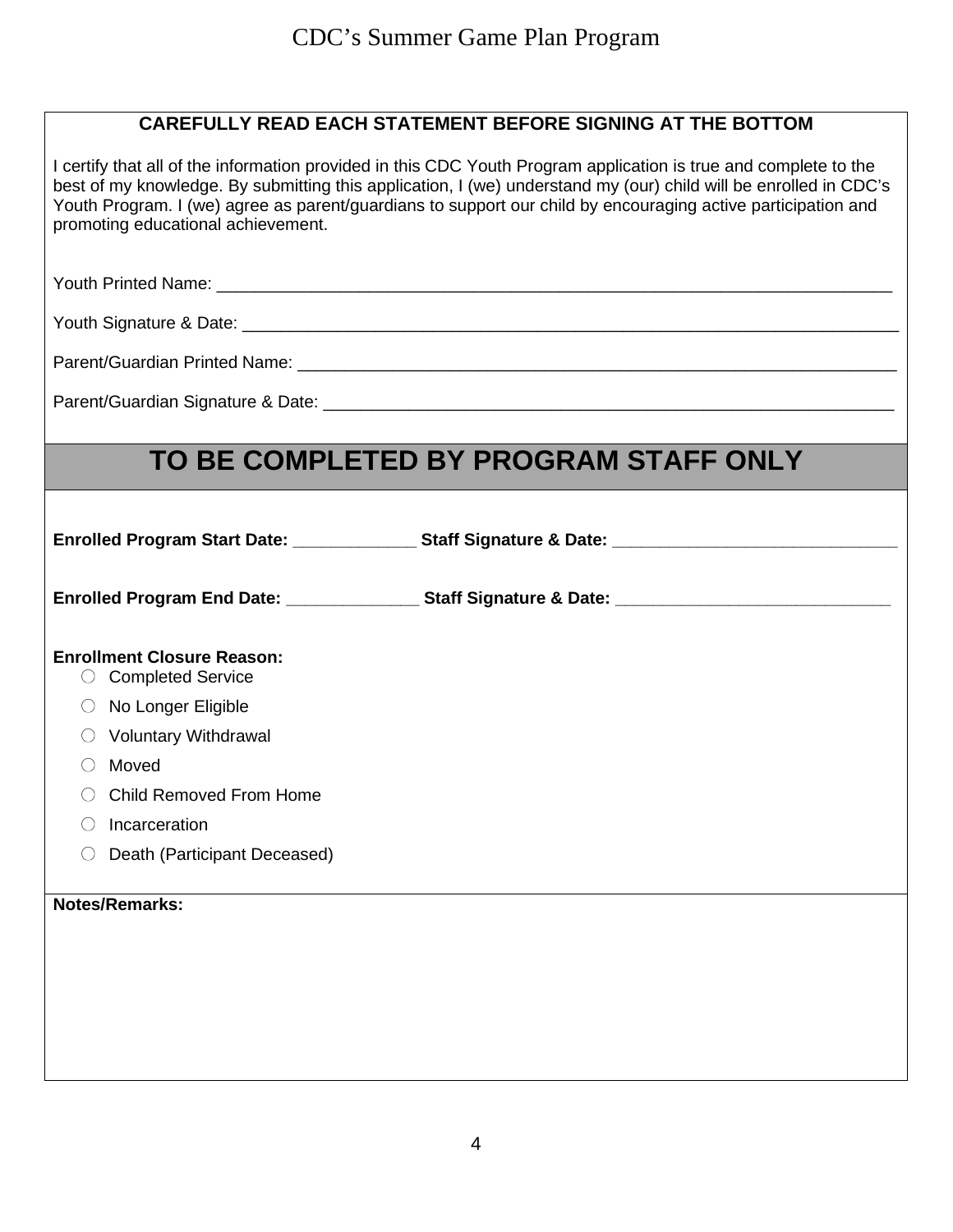



### **GRIEVANCE PROCEDURE FOR YOUTH & FAMILIES**

A grievance is defined as any condition of youth involved programming that the youth thinks or feels is unjust or inequitable. Any youth/family may submit grievances in the following sequence:

- 1. Youth/family brings concern to Program Coordinator for review and resolution.
- 2. If a satisfactory resolution cannot be obtained for the youth/family, Program Coordinator will call the Youth Manager or complete the grievance form and the Youth Manager will call them.
- 3. Youth Manager will review concern with youth and/or family and determine resolution.
- 4. Decision of the Youth Manager is final.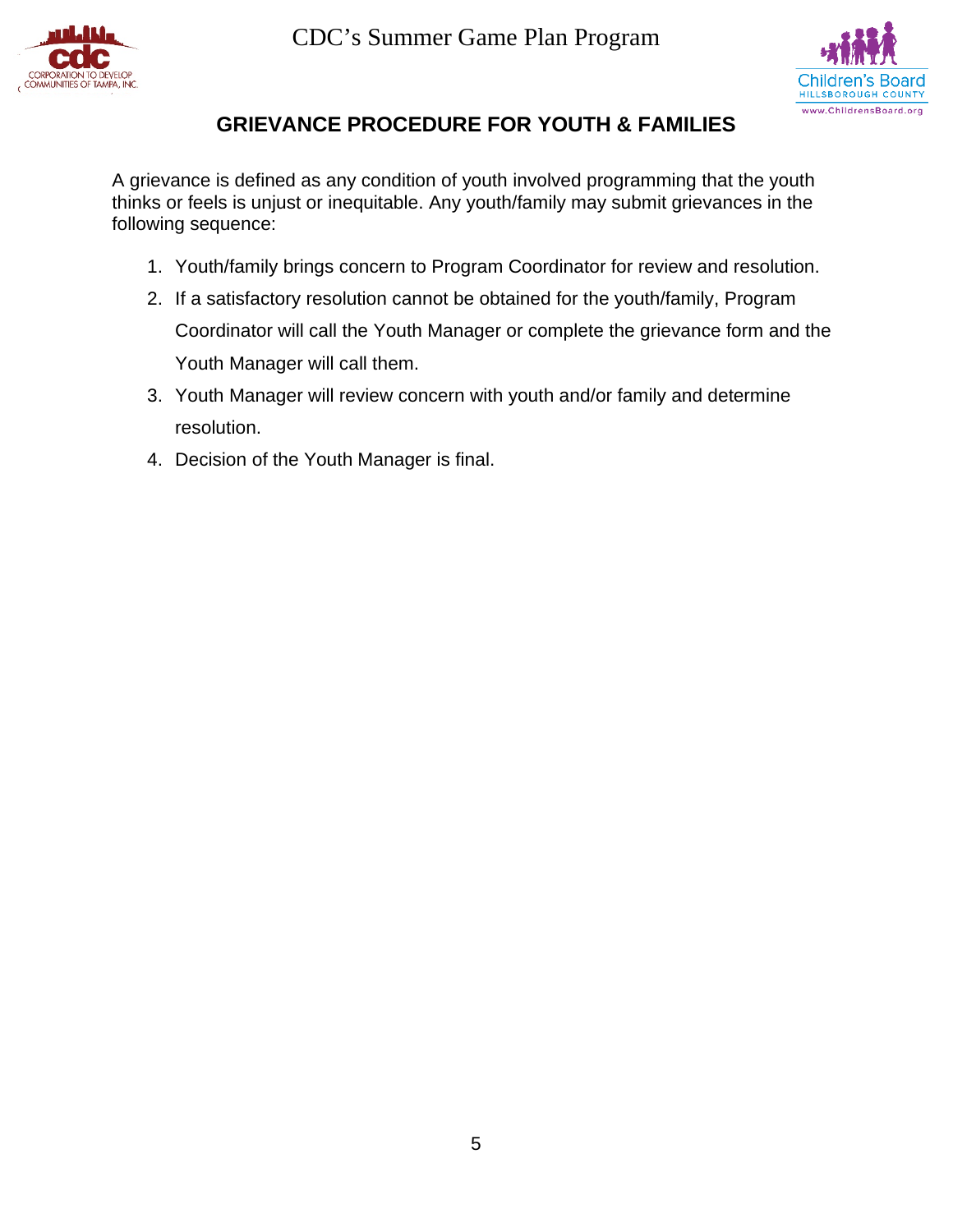CDC's Summer Game Plan Program





### **CODE OF CONDUCT**

#### *DO:*

Keep your hands to yourself. Think before you speak. Apologize if you accidentally say or do something that has made another person feel uncomfortable. Respect all staff, students, guests and yourself. Respect all property: ours, yours and theirs. Report all incidents of **bullying** behavior. Cooperate and Participate. Have Fun!

#### *DON'T:*

Touch anyone without his or her permission.

Keep interacting with someone after they have told you to stop.

Criticize or make remarks that may cause another person to feel stressed, scared, or intimidated.

Do not use profanity.

Do not use words that hurt others (stupid, slow, freak etc.)

### **PROHIBITED ITEMS**

A student shall NOT possess, handle or transport weapons.

#### **DRUGS/ALCOHOL/TOBACCO ARE NOT ALLOWED. This will result in immediate dismissal.**

Students violating this policy are subject to suspension, expulsion and/or arrest**.** 

• This policy applies to CDC properties, program sites, CDC buses/vans, CDC provided transportation, at bus stops, pick up or drop off points, and at CDC programming or related activities.

#### **BUS AND TRANSPORTATION SAFETY RULES**

- Do not carry onto the bus: any glass items, animals, balloons, weapons, skateboards, live animals, plants or sharp instruments.
- Personal belongings must be held on a student's lap.
- Remain seated until the bus comes to a complete stop and you are asked to exit.
- Sit all the way down and back, facing forward, with arms and head inside the bus at all times.
- Keep aisles clear.
- Obey rules and be courteous.
- Refrain from using profanity, causing disruption, fighting, destroying property, or being willfully disobedient.
- Be silent at all railroad crossings and/or when requested by driver.
- Do not throw objects on the bus or out the windows.
- Do not eat or drink on the bus.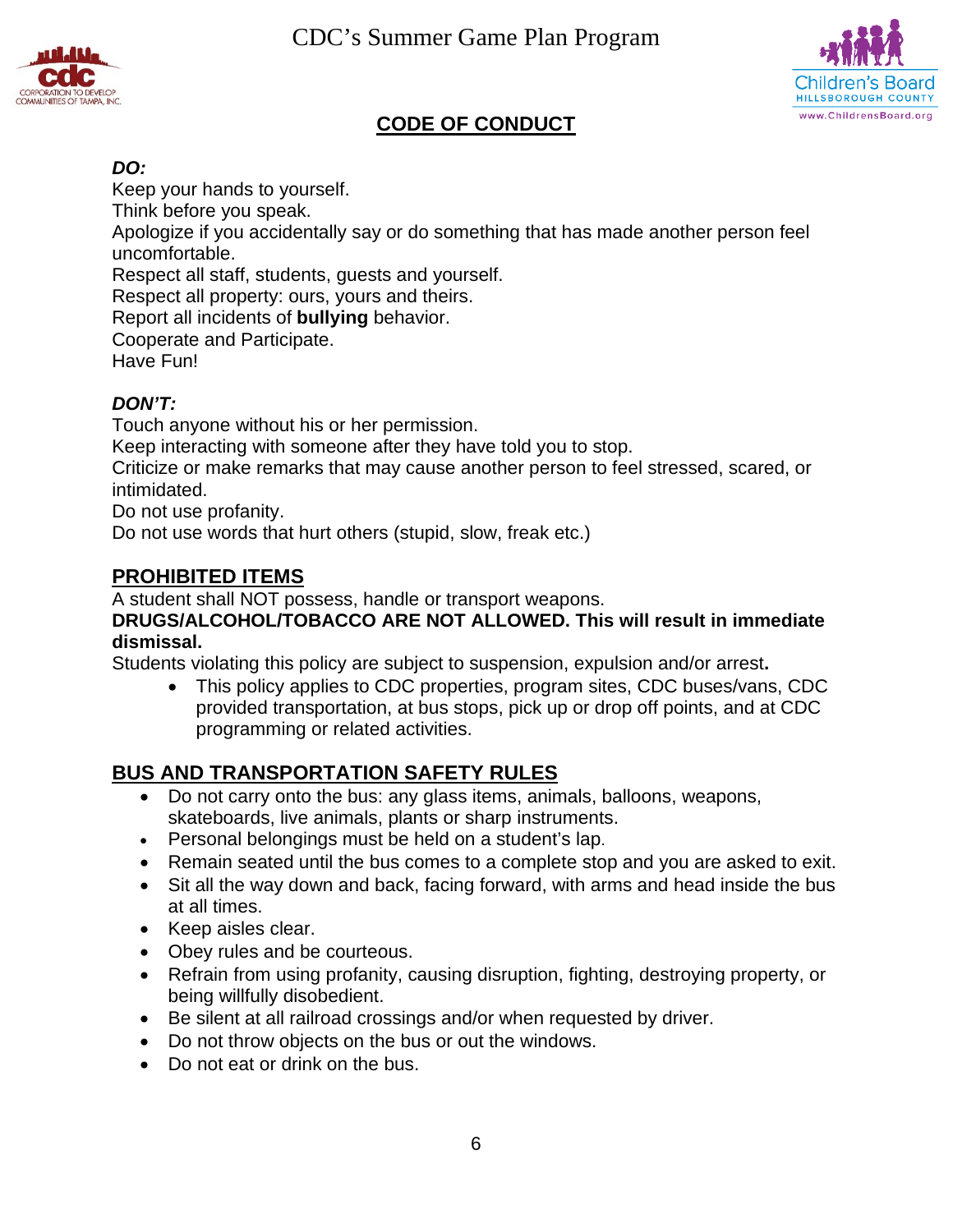# **CONSEQUENCES**

If you break the law, law enforcement will be notified.

#### **ZERO TOLERANCE OFFENSES- Both on and off premises during CDC programming times/activities:** fighting, possession of drugs or alcohol, possession of weapons, sexual battery, theft, homicide. \*\***WILL RESULT IN IMMEDIATE EXPLUSION/WITHDRAWAL FROM THE PROGRAM\*\***

**LEVEL TWO OFFENSES -** false reports, defiance, disrespect, bullying, destruction of property, vandalism etc. **\*\*Will result in up to expulsion/withdrawal from the program, suspension, referral\*\***

**LEVEL THREE –** horseplay which leads to aggressive behavior, acts of misconduct that interfere with programming, activities, transportation, and/or the learning process, unauthorized use of cell phones, computers, etc. **\*\*Will result in suspension, counseling, and/or parent contact\*\***

### **DRESS CODE**

**Students have the right:** to dress as they choose as long as their dress meets the approved dress and grooming regulations, does not disrupt program activities, is not obscene or defamatory, and does not endanger the physical health or safety of themselves or others.

**Students have the responsibility:** to dress and groom in such a manner so as to reflect cleanliness, modesty, safety and good taste.

- 1. Shoes shall be worn. Skate tennis shoes and bedroom slippers are unacceptable and not allowed.
- 2. Clothing that exposes the entire shoulder, tube tops, spaghetti straps, or similar type of clothing may only be worn with a blouse or shirt. Underwear shall not be visible. Clothing not properly fastened or with tears that are indecent shall not be worn. Clothing traditionally designed as undergarments or sleepwear shall not be worn as outer garments. All pants and shorts shall be secured at the waist.
- 3. Garments and/or jewelry that display or suggest sexual, vulgar, drug, gang, weapons, or alcohol-related wording or graphics, or that provoke or may tend to provoke violence or disruption in the school, shall not be worn. Wallet chains shall not be worn.

### **ATTENDANCE**

**Education Aspirations Curriculum Training is MANDATORY- (youth must attend and participate in order to earn field trips etc.) Students should also:**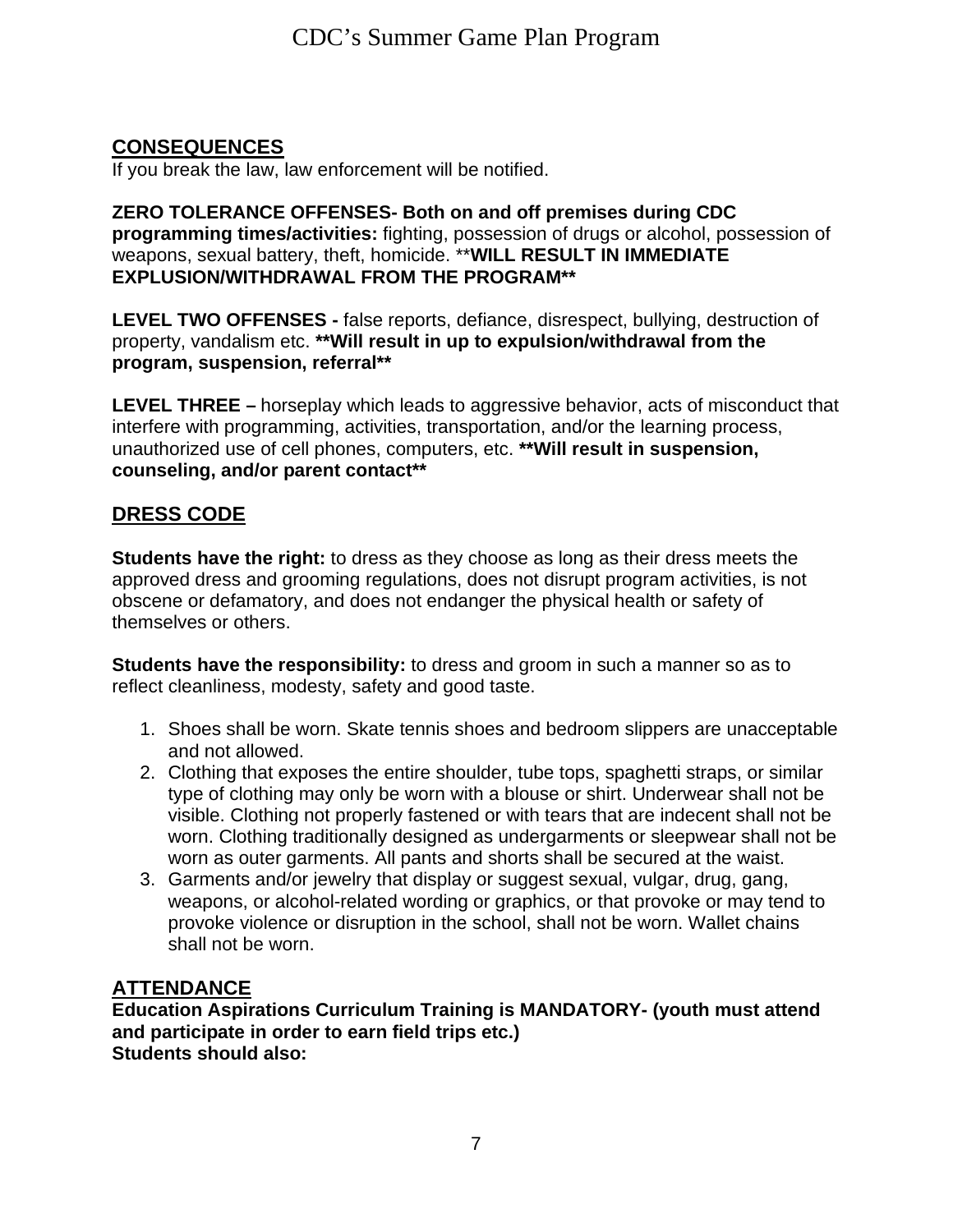- Attend classes daily and on time unless circumstances beyond their control prohibit attending.
- Notify Program Staff about the student's absence from program on or before the day of the absence.
- Notify Program Staff of any change of address, phone numbers, and emergency contact numbers.
- Students MUST sign in and MUST follow proper dismissal.

### **\*\*\*\*PICK UP PROCEDURE/TRANSPORATION\*\*\*\***

**WE ARE NOT ABLE TO PROVIDE DROP OFF/PICK UP TRANSPORATION**. Any student joining the program MUST be able to find their own way to and from school. Our program starts at **8:00 am** and ends promptly at **5:00 pm in the summer** (unless otherwise indicated). Please be on campus at this time to pick up your student. Please communicate with us if you are running late. In certain cases, we will allow for a 15 minute grace period. After 15 minutes, we will call to see that you are on your way. If after an extended period of time you have not arrived & not made contact, we may be forced to contact law enforcement/CPS to watch over your student.

If you arrive late more than once to pick up your student, **THE STUDENT MAY BE EXITED FROM THE PROGRAM.** Please arrive on time and communicate with us if there are any issues. Also, please make sure your student's emergency contact numbers are up to date at all times so that we can reach you if need be.

### **LUNCH**

**Students are responsible for bringing their own lunch, except on days where such is provided. \*\*\*Students will not be permitted to leave campus for lunch\*\*\***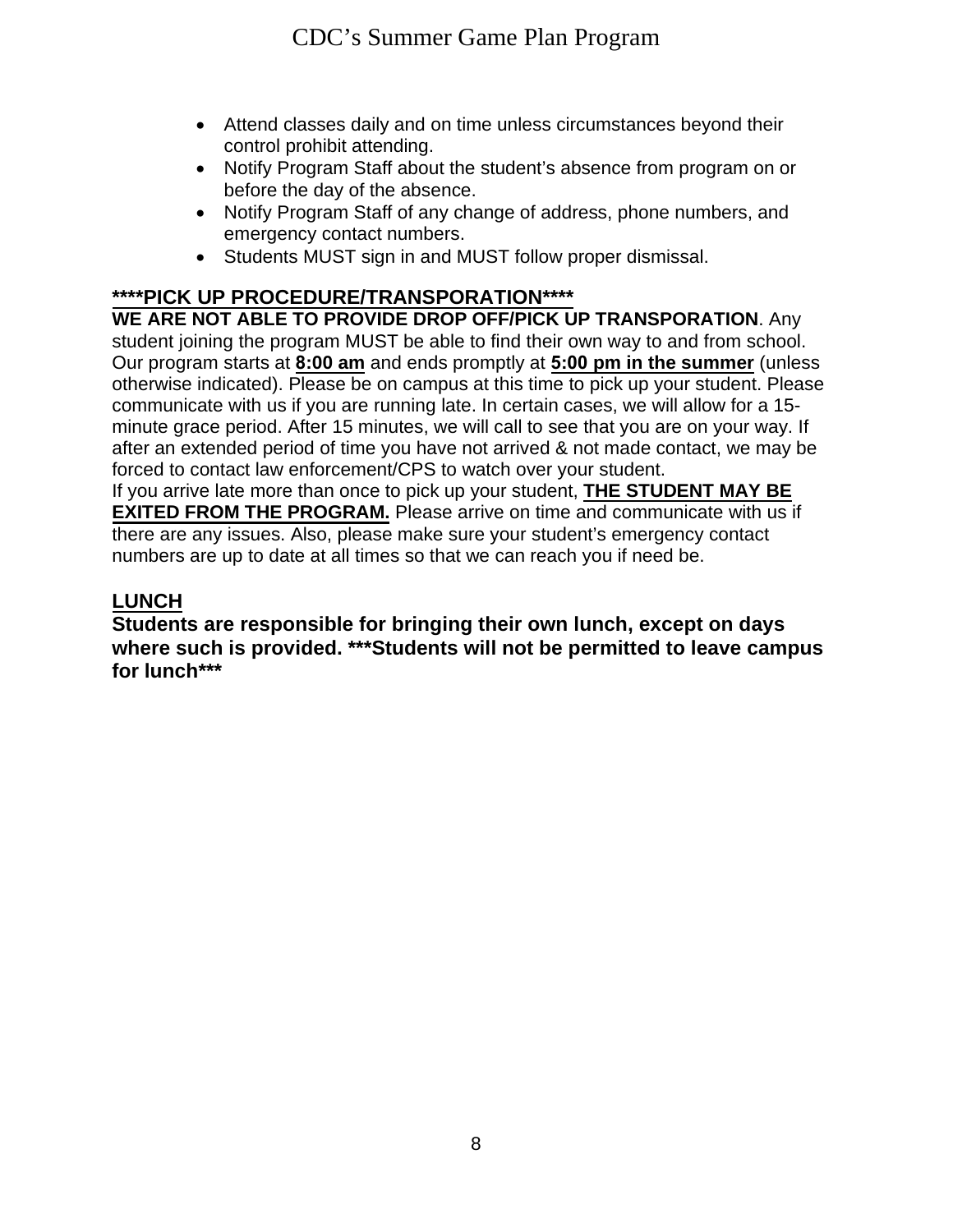**Please retain pages 5-8 to refer back to our policies and procedures. If you have any questions contact Ravin Hemchand, Program Manager, at**  Ravin.hemchand[@cdcoftampa.org](mailto:alisha.galdames@cdcoftampa.org) **or (813) 587-9514.** 

**I UNDERSTAND AND AGREE TO ABIDE BY THE CODE OF CONDUCT. I UNDERSTAND THAT IF AT ANY TIME I DO NOT ABIDE BY THE CODE OF CONDUCT, I COULD FACE THE CONSEQUENCES AS OUTLINED ABOVE.** 

**\_\_\_\_\_\_\_\_\_\_\_\_\_\_\_\_\_\_\_\_\_\_\_\_\_\_\_\_\_\_\_\_\_\_\_\_\_ Print Name of Parent/Guardian** 

**\_\_\_\_\_\_\_\_\_\_\_\_\_\_\_\_\_\_\_\_\_\_\_\_\_\_\_\_\_\_\_\_\_\_\_\_\_ Signature of Parent/Guardian and Date** 

**\_\_\_\_\_\_\_\_\_\_\_\_\_\_\_\_\_\_\_\_\_\_\_\_\_\_\_\_\_\_\_\_\_\_\_\_\_ Print Name of Student/Youth** 

**\_\_\_\_\_\_\_\_\_\_\_\_\_\_\_\_\_\_\_\_\_\_\_\_\_\_\_\_\_\_\_\_\_\_\_\_\_ Signature of Student/Youth and Date**